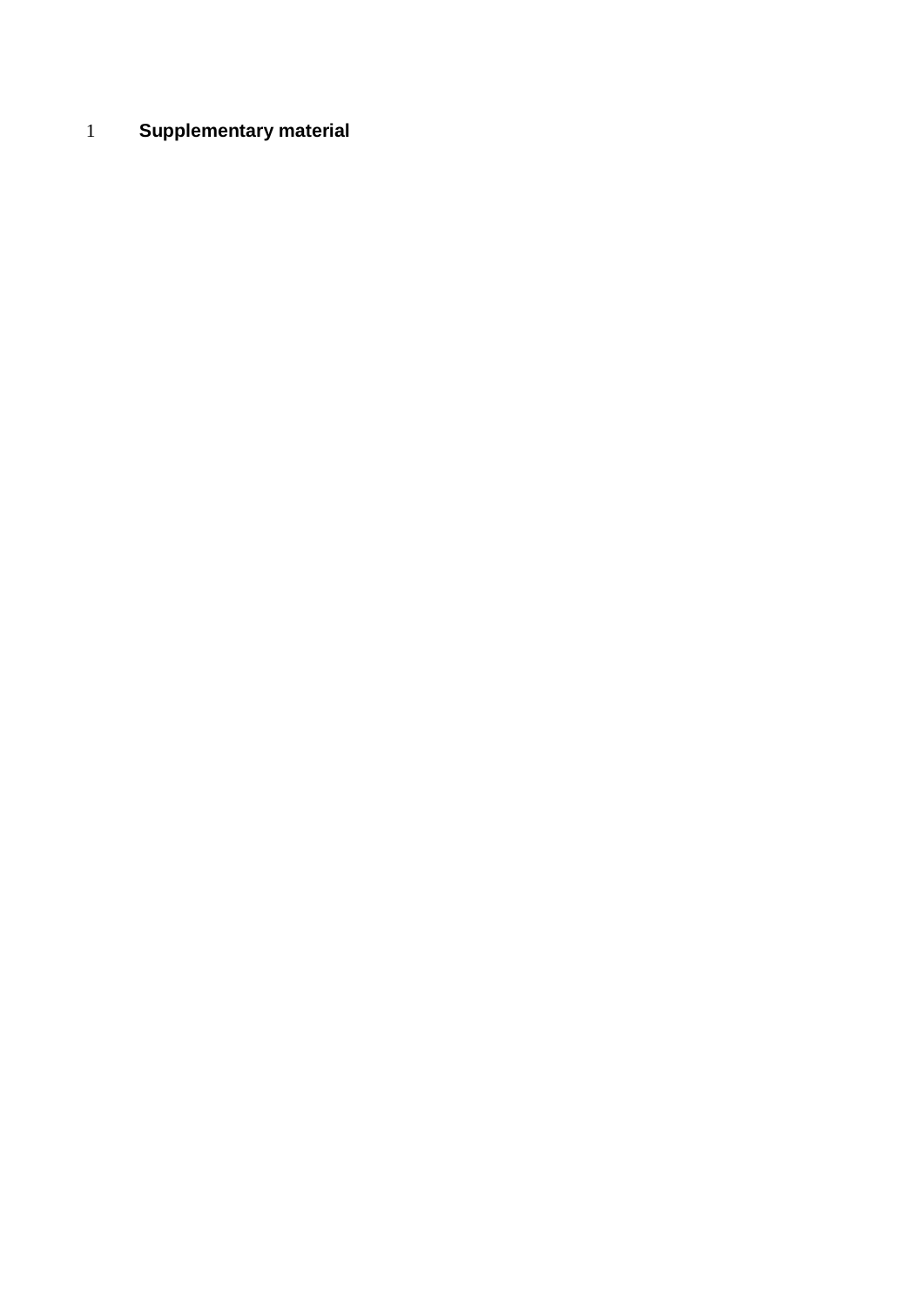

1

2 Figure S1: Global maps with annual average reference potential evaporation (PET; m day-1 3 ). On top annual average CRU Penman-Monteith reference PET. In the right 4 column reference PET obtained with the Penman-Monteith (PM), the standard 5 Hargreaves (HGorig) and Blaney-Criddle (BCorig) and tn the right column reference 6 PET obtained with Priestley-Taylor (PT), Hargreaves with increased multiplication 7 factor (HGrecal) and the re-calibrated Blaney-Criddle equation (BCrecal) are 8 displayed.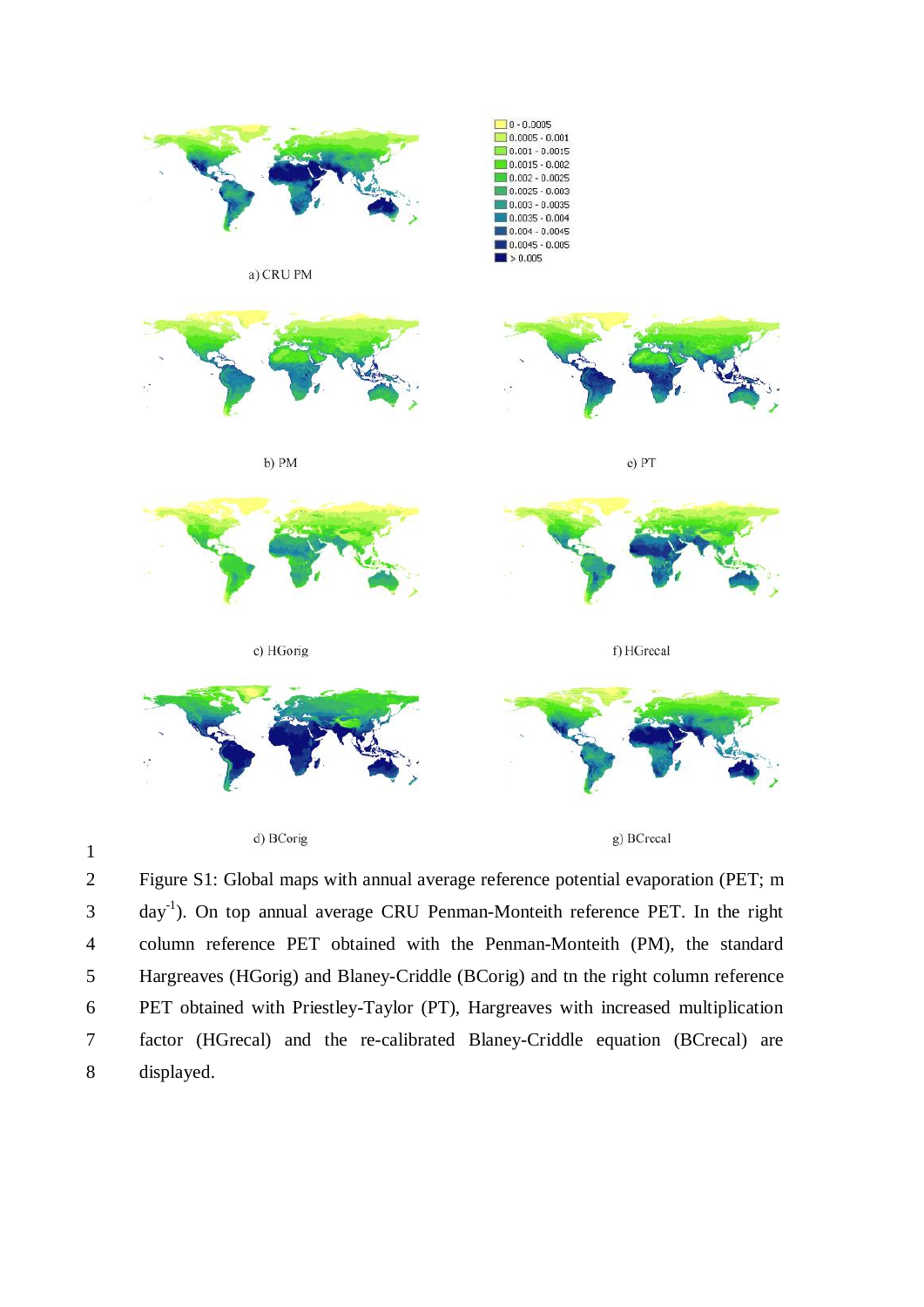

1

2 Figure S2a: Global maps with seasonal average daily actual evapotranspiration (m 3 day<sup>-1</sup>). From left to right Penman-Monteith (PM), Hargreaves with increased 4 multiplication factor (HGrecal) and re-calibrated Blaney-Criddle (BCrecal) and from 5 top to bottom the DJF, MAM, JJA and SON seasons.

6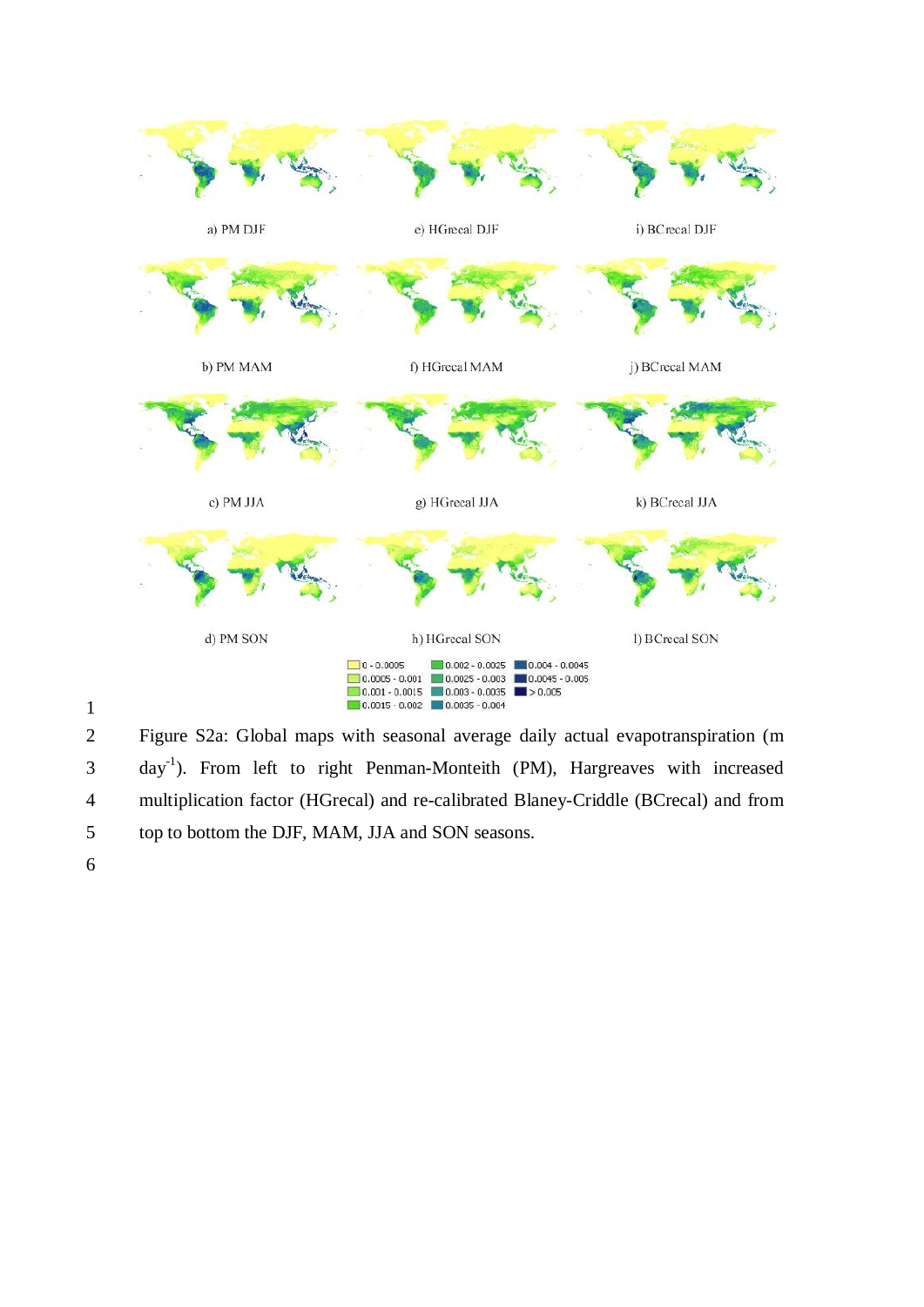2



3 Figure S2b: Global maps with seasonal average daily actual evapotranspiration (m day-1 4 ). From left to right Priestley-Taylor (PT), the original Hargreaves equation 5 (HGorig) and the original Blaney-Criddle equation (BCorig) and from top to bottom 6 the DJF, MAM, JJA and SON seasons.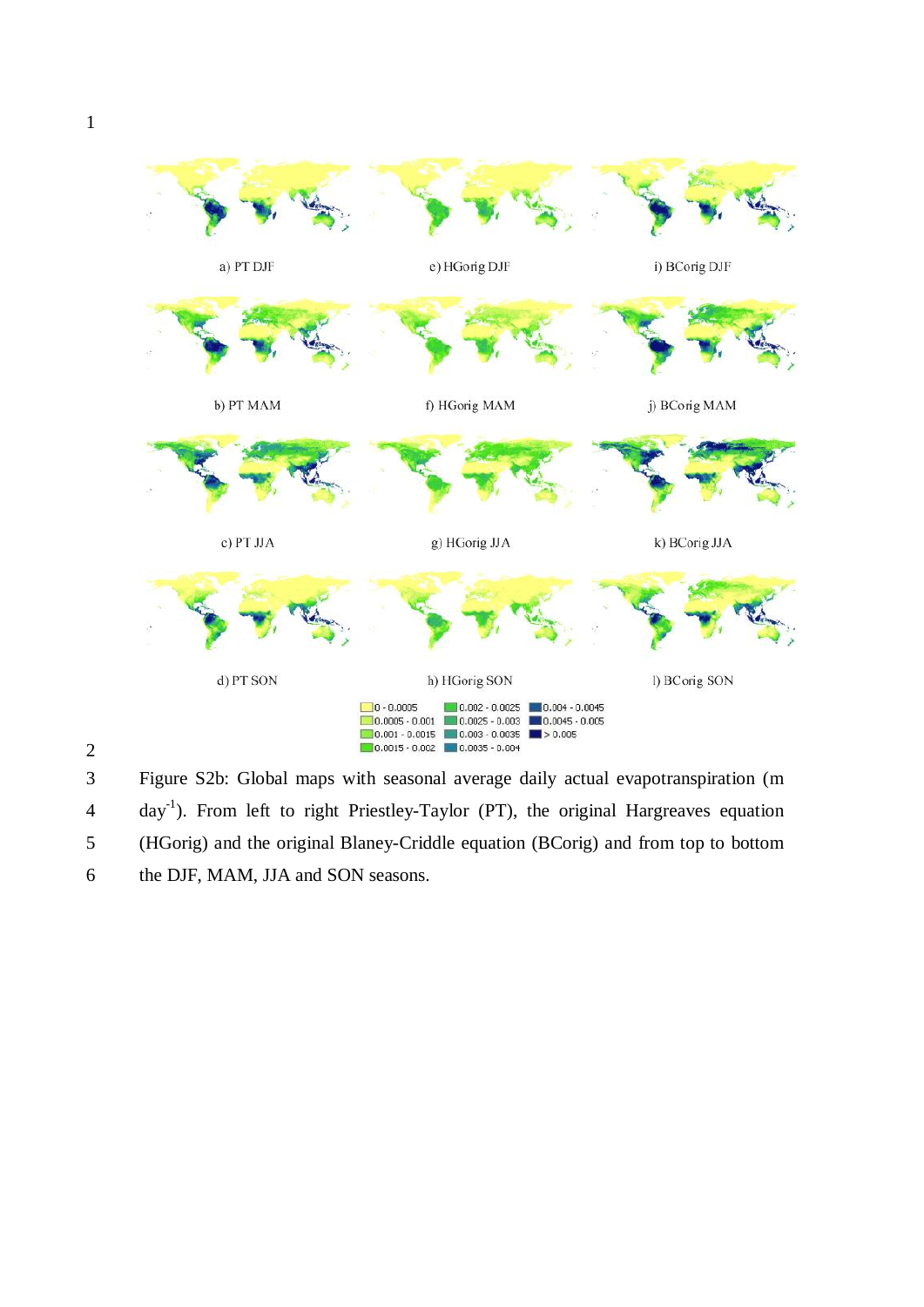

1

Figure S3a: Global maps with seasonal average daily cell specific runoff  $(m \, day^{-1})$ .

3 From left to right Penman-Monteith (PM), Hargreaves with increased multiplication

4 factor (HGrecal) and re-calibrated Blaney-Criddle (BCrecal) and from top to bottom

5 the DJF, MAM, JJA and SON seasons.